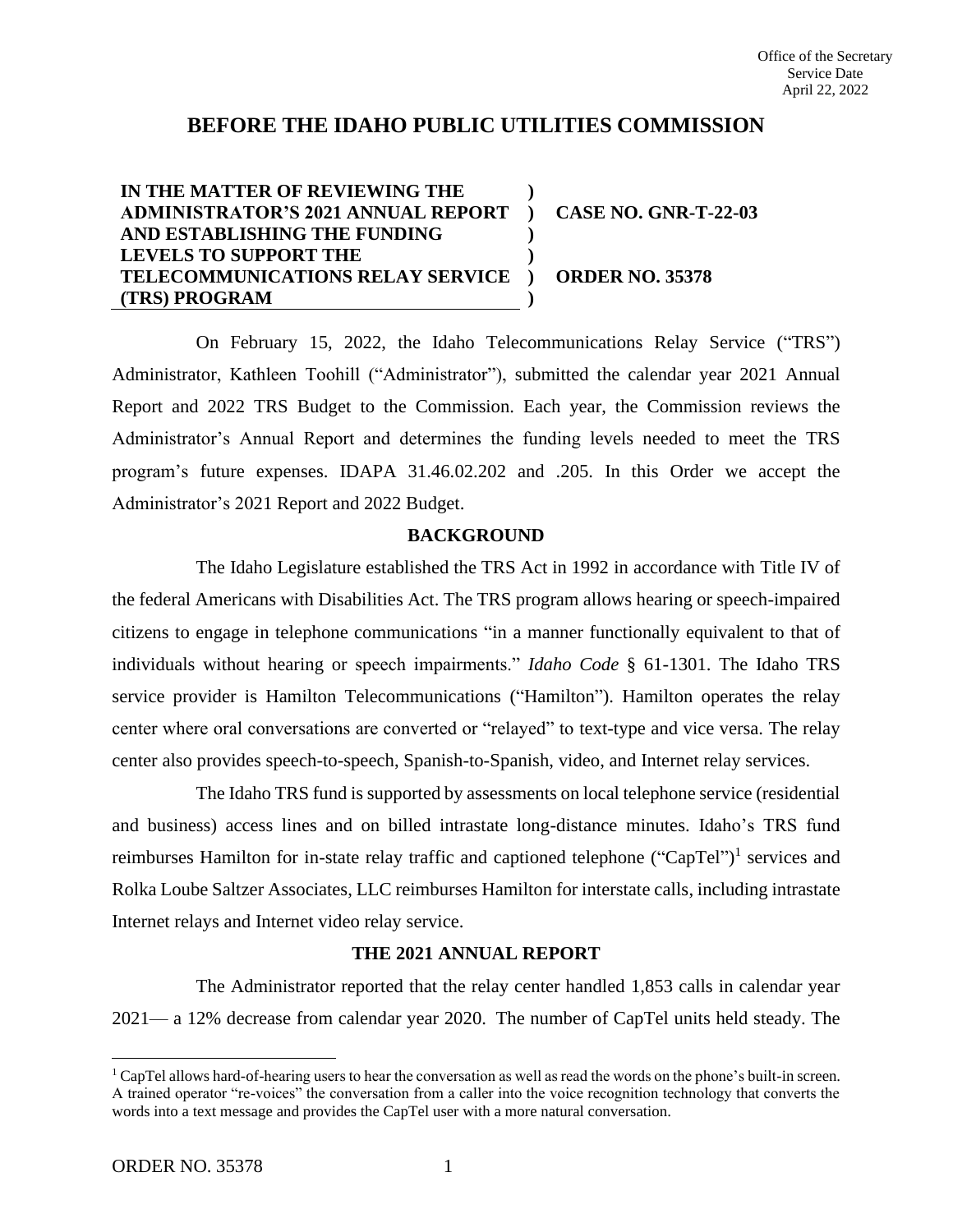average time it took Hamilton for a call to reach the relay switchboard and be answered by a communication assistant in 2021 was 0.85 seconds. While this response time remained unchanged from 2020, it continued to be 0.44 seconds slower than the average response time in 2019 due to increased usage during the Covid-19 pandemic.

1. 2021 Expenses. The TRS expenses for the year totaled \$145,780. Disbursements to Hamilton were \$97,052. The administrative fees and expenses for the reporting year were \$40,068. The end-of-year fund balance was \$121,353.

2. 2021 Revenues and Allocations. Telephone companies reported a 21% decrease in total intrastate long-distance minutes, from about 82,015,033 minutes in 2020 to about 65,058,266 minutes in 2021. Average monthly telephone lines decreased by 30%, from 126,760 in 2020 to 89,110 in 2021.

The 2021 annual total contribution to the TRS fund was \$105,245 an increase of \$38,408 (57%) from 2020. Local exchange services contributed \$41,687 (39%) and Message Telecommunication Services ("MTS") and Wide Area Telephone Service ("WATS") collectively contributed \$64,418 (61%). In Commission Order No. 34988, the per-line and per long distance minute assessments for 2021 were increased to \$0.05 and \$0.001, respectively, and went into effect on May 1, 2021. The table below shows 2021 TRS contribution sources and amounts.

| 2021 Revenue Sources                                 | Amount    | Percentage of Total |
|------------------------------------------------------|-----------|---------------------|
| <b>Local Service Providers</b><br>(\$.05/month(line) | \$41,687  | 39%                 |
| <b>MTS/WATS Providers</b><br>(\$.001/min)            | \$64,418  | 61%                 |
| TOTAL                                                | \$105,245 | 100%                |

3. Proposed 2022 Budget. The Administrator projects an annual operating budget of \$142,350. The budget includes administrative fees and expenses, travel and conference costs, the Hamilton TRS payments, and NASRA annual membership dues.

4. Proposed 2022 TRS Funding Levels. Based on the proposed budget for 2022 and the 2021 end-of-year reserves, the Administrator provided these options:

Option 1: Continue the present compensation rates to the TRS fund that were determined in Order No. 34988, at \$0.05 per line and \$0.001 per long distance minute.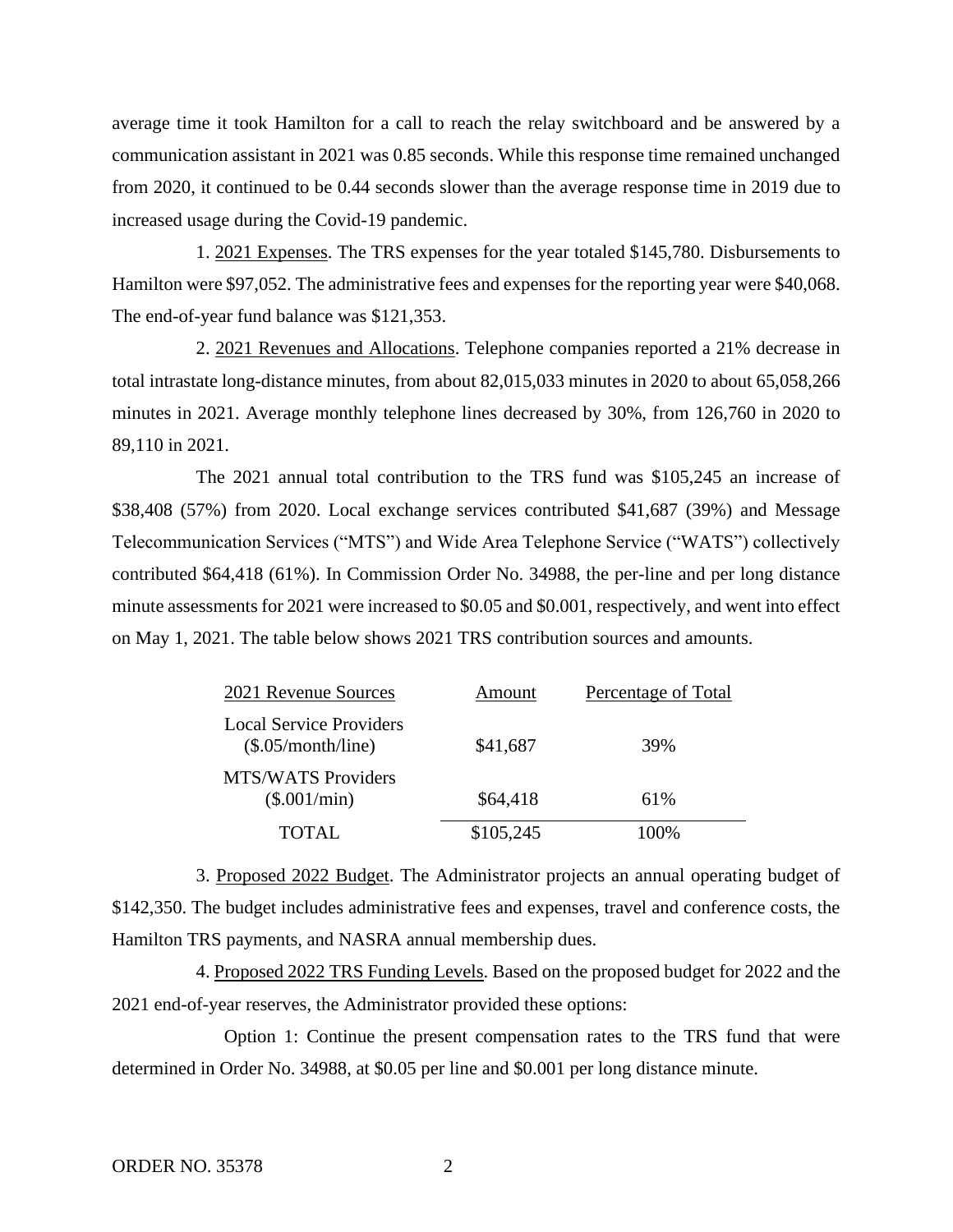Option 2: Continue with the current long distance per minute rate of \$0.001 while raising the per line rate to a range somewhere between \$0.06 or \$0.10 per line to try and level out the contributions to closer to 50% of LEC lines and MTS/WATS.

Option 3: Raise both rates.

#### **STAFF RECOMMENDATION**

After reviewing the information filed by the Administrator, Staff recommended the Commission adopt the Administrator's Report and projected 2022 budget. Staff noted that Idaho citizens continue to be well served by the Administrator and the relay services provided by Hamilton. Staff also noted that the 2022 budget projection of \$142,350 is reasonable based on the anticipated TRS expenses. Staff explained that the projected revenue—together with the current fund balance—should be enough to meet 2022 expenses and any unforeseen events. Staff noted the current rates approved in Order No. 34988 continued to be reasonable.

## **DISCUSSION AND FINDINGS**

In this Order, the Commission formally adopts the Administrator's 2021 Annual Report. We find the reported expenses for 2021 reasonable. Idaho citizens continue to be well served by the Administrator and the relay services provided by Hamilton. The Commission also finds that the 2022 budget projection of \$142,350 is reasonable based upon the anticipated TRS expenses this year.

Based upon our review of the Annual Report and Staff's recommendations, we find it is just and reasonable to maintain the current rates approved in Order No. 34988.

#### **O R D E R**

IT IS HEREBY ORDERED that the Commission accepts the Administrator's 2021 Annual Report and 2022 budget.

IT IS FURTHER ORDERED that the 2022 TRS funding level of telephone corporations providing local service in Idaho remain unchanged at a rate of \$0.05 per line.

IT IS FURTHER ORDERED that the 2022 TRS funding level for telephone corporations providing intrastate MTS/WATS service remain unchanged at a rate of \$0.001 per long distance minute.

IT IS FURTHER ORDERED that the TRS Administrator continue to monitor expenditures, revenues, and Federal Communications Commission actions. Any time it appears